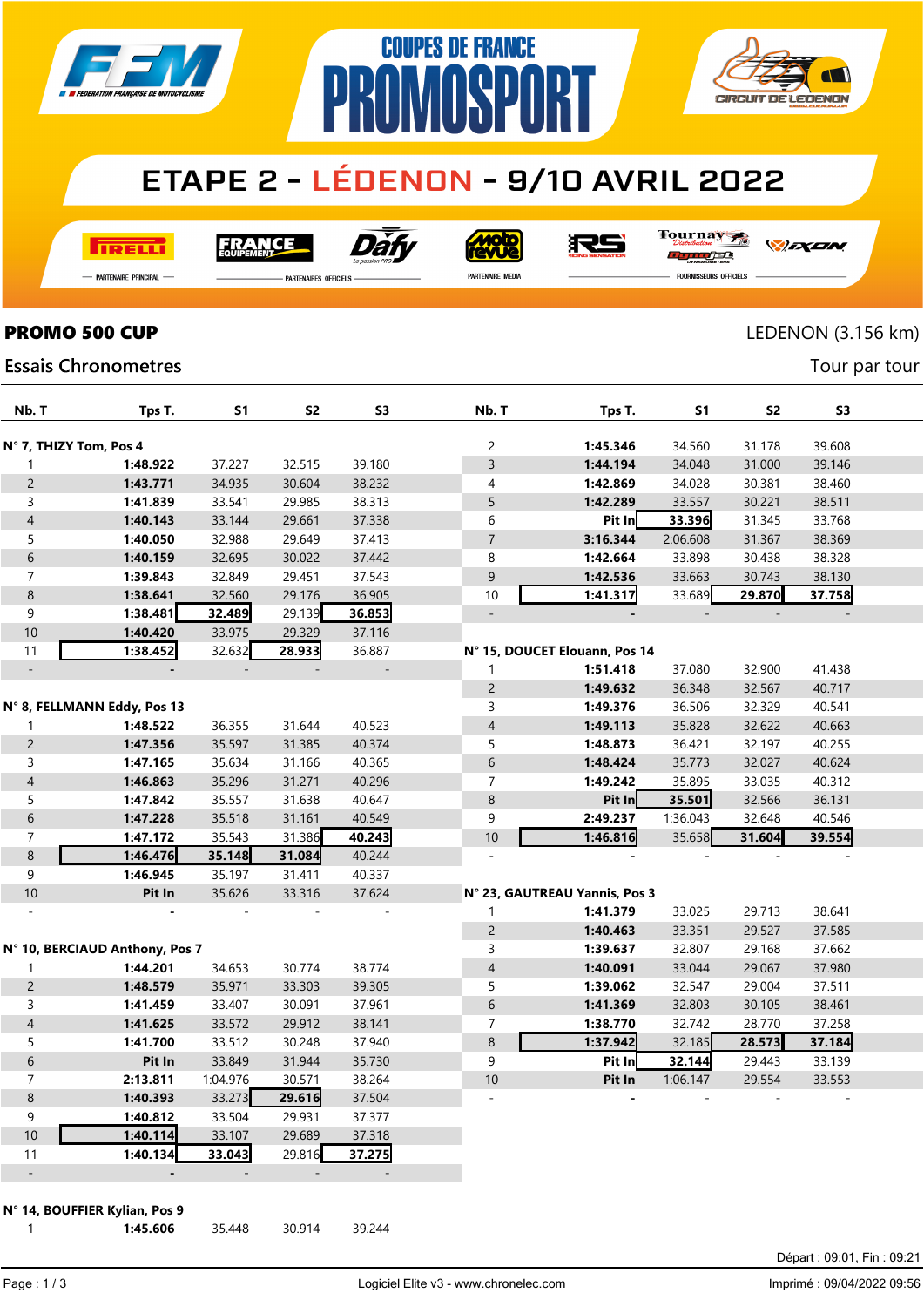





# **ETAPE 2 - LÉDENON - 9/10 AVRIL 2022**

**I तत्वच**र्च

**FRANCE** 



**Moto** 

Tournay

- Partenaire Principal

**PARTENAIRES OFFICIELS** 

PARTENAIRE MEDIA

沢ら

*DEXEN* 

**Essais Chronometres** 

rac FOURNISSEURS OFFICIELS

# **PROMO 500 CUP** LEDENON (3.156 km)

Tour par tour

| Nb. T                    | Tps T.                          | S1       | S2     | <b>S3</b>                | Nb. T                    | Tps T.                            | S1       | S2            | S <sub>3</sub> |  |
|--------------------------|---------------------------------|----------|--------|--------------------------|--------------------------|-----------------------------------|----------|---------------|----------------|--|
|                          |                                 |          |        |                          |                          |                                   |          |               |                |  |
|                          | N° 29, RAYNAUD Mathieu, Pos 6   |          |        |                          | 8                        | 1:36.986                          | 31.983   | 28.168        | 36.835         |  |
| 1                        | 1:43.814                        | 34.729   | 30.332 | 38.753                   | 9                        | 1:36.568                          | 32.080   | 28.246        | 36.242         |  |
| $\overline{2}$           | 1:42.249                        | 33.865   | 30.327 | 38.057                   | 10                       | 1:56.870                          | 41.117   | 35.586        | 40.167         |  |
| 3                        | 1:40.777                        | 33.406   | 29.659 | 37.712                   |                          |                                   |          |               |                |  |
| $\overline{\mathcal{A}}$ | 1:40.383                        | 33.311   | 29.590 | 37.482                   |                          |                                   |          |               |                |  |
| 5                        | Pit In                          | 34.841   | 32.146 | 38.396                   |                          | N° 74, MERIAUX Ronan, Pos 10      |          |               |                |  |
| 6                        | 3:30.291                        | 2:21.404 | 30.776 | 38.111                   | 1                        | 1:47.028                          | 36.163   | 31.497        | 39.368         |  |
| $\overline{7}$           | 1:40.102                        | 33.232   | 29.373 | 37.497                   | 2                        | 1:45.066                          | 35.167   | 30.902        | 38.997         |  |
| 8                        | 1:40.363                        | 33.265   | 29.493 | 37.605                   | 3                        | 1:44.425                          | 34.661   | 30.900        | 38.864         |  |
| 9                        | Pit In                          | 34.081   | 32.504 | 39.037                   | $\overline{4}$           | 1:43.649                          | 34.636   | 30.508        | 38.505         |  |
|                          |                                 |          |        |                          | 5                        | 1:42.552                          | 34.118   | 30.158        | 38.276         |  |
|                          |                                 |          |        |                          | 6                        | Pit In                            | 34.294   | 31.454        | 36.152         |  |
|                          | N° 39, BONFILS Sebastien, Pos 2 |          |        |                          | $\overline{7}$           | 3:11.215                          | 2:02.118 | 30.667        | 38.430         |  |
| 1                        | 1:43.508                        | 34.956   | 30.237 | 38.315                   | 8                        | 1:41.691                          | 33.844   | 30.065        | 37.782         |  |
| $\overline{2}$           | 1:40.774                        | 33.440   | 29.639 | 37.695                   | 9                        | 1:42.885                          | 34.941   | 30.253        | 37.691         |  |
| 3                        | 1:39.026                        | 32.961   | 28.927 | 37.138                   | 10                       | 1:42.783                          | 34.165   | 30.386        | 38.232         |  |
| 4                        | 1:38.128                        | 32.490   | 28.840 | 36.798                   |                          |                                   |          |               |                |  |
| 5                        | 1:37.791                        | 32.458   | 28.604 | 36.729                   |                          |                                   |          |               |                |  |
| $\sqrt{6}$               | 1:37.815                        | 32.201   | 28.993 | 36.621                   |                          | N° 76, QUINIOU Francois, Pos 8    |          |               |                |  |
| $\overline{7}$           | Pit In                          | 33.435   | 30.269 | 37.101                   | 1                        | 1:42.439                          | 33.865   | 29.976        | 38.598         |  |
|                          |                                 |          |        | $\overline{\phantom{a}}$ | $\overline{2}$           | 1:41.259                          | 33.357   | 29.775        | 38.127         |  |
|                          |                                 |          |        |                          | 3                        | 1:41.285                          | 33.493   | 29.351        | 38.441         |  |
|                          | N° 40, DEBIZE Gregory, Pos 12   |          |        |                          | $\overline{4}$           | Pit In                            | 34.005   | 29.940        | 34.202         |  |
| $\mathbf{1}$             | 1:49.399                        | 36.734   | 32.400 | 40.265                   | 5                        | 3:17.630                          | 2:08.743 | 30.649        | 38.238         |  |
| $\overline{c}$           | 1:47.285                        | 35.742   | 31.749 | 39.794                   | 6                        | 1:41.126                          | 33.391   | 29.623        | 38.112         |  |
| 3                        | 1:46.608                        | 35.481   | 31.319 | 39.808                   | $\overline{7}$           | 1:42.767                          | 33.779   | 29.964        | 39.024         |  |
| $\overline{4}$           | 1:45.223                        | 34.929   | 30.944 | 39.350                   | 8                        | 1:43.731                          | 33.915   | 30.187        | 39.629         |  |
| 5                        | 1:47.202                        | 35.434   | 31.602 | 40.166                   | 9                        | 1:42.285                          | 33.605   | 29.679        | 39.001         |  |
| $\sqrt{6}$               | 1:47.197                        | 35.596   | 31.713 | 39.888                   | 10                       | 1:42.204                          | 33.670   | 30.076        | 38.458         |  |
| 7                        | 1:47.263                        | 35.867   | 31.607 | 39.789                   |                          |                                   |          |               |                |  |
| 8                        | 1:46.533                        | 35.465   | 31.180 | 39.888                   |                          |                                   |          |               |                |  |
| 9                        | 1:46.451                        | 35.462   | 31.201 | 39.788                   |                          | N° 78, LAROCHETTE Olivier, Pos 11 |          |               |                |  |
| 10                       | 1:51.105                        | 36.810   | 33.108 | 41.187                   | $\mathbf{1}$             | 1:48.455                          | 36.183   | 31.684        | 40.588         |  |
|                          |                                 |          |        |                          | 2                        | 1:45.602                          | 35.074   | 30.887        | 39.641         |  |
|                          |                                 |          |        |                          | 3                        | 1:45.610                          | 34.738   | 30.874        | 39.998         |  |
|                          | N° 58, FEUTZ Maxime, Pos 1      |          |        |                          | 4                        | 1:44.610                          | 34.224   | 30.361        | 40.025         |  |
| 1.                       | 1:40.518                        | 33.136   | 29.419 | 37.963                   | 5                        | Pit In                            | 34.530   | 32.179        | 35.693         |  |
| $\overline{c}$           | 1:37.653                        | 32.362   | 28.586 | 36.705                   | 6                        | 3:41.152                          | 2:30.419 | 31.320        | 39.413         |  |
| 3                        | 1:37.061                        | 32.132   | 28.560 | 36.369                   | 7                        | 1:42.985                          | 34.048   | 30.127        | 38.810         |  |
| $\overline{\mathcal{L}}$ | Pit In                          | 35.125   | 31.090 | 34.941                   | $\,8\,$                  | 1:43.334                          | 34.075   | 30.509        | 38.750         |  |
| 5                        | 3:22.374                        | 2:14.170 | 30.087 | 38.117                   | 9                        | 1:44.308                          | 34.343   | 30.751        | 39.214         |  |
| 6                        | 1:38.880                        | 32.925   | 28.775 | 37.180                   | $10$                     | 1:44.509                          | 34.794   | 30.739        | 38.976         |  |
| $\overline{7}$           | 1:36.824                        | 32.278   | 28.419 | 36.127                   | $\overline{\phantom{a}}$ | $\overline{\phantom{a}}$          |          | $\frac{1}{2}$ |                |  |
|                          |                                 |          |        |                          |                          |                                   |          |               |                |  |